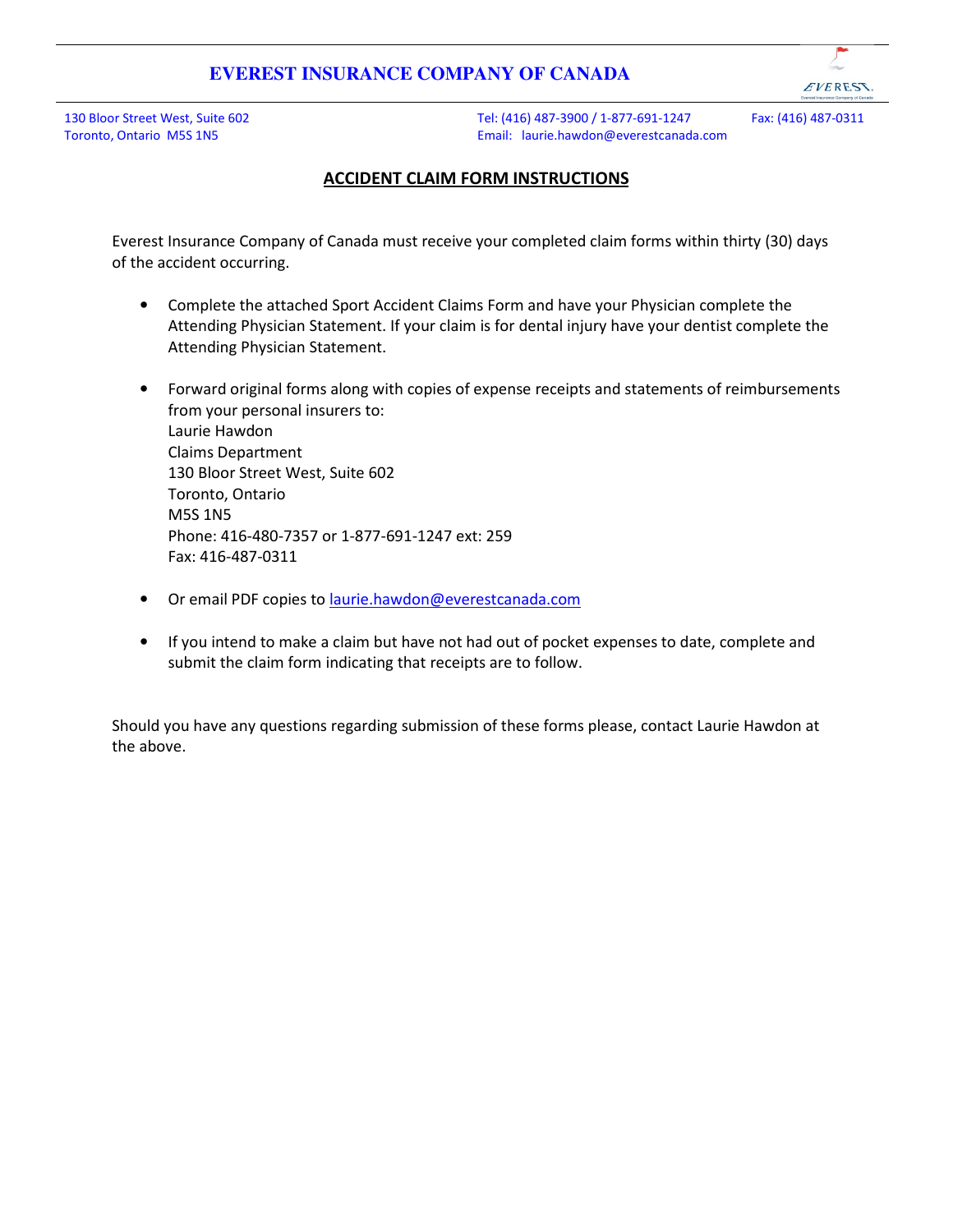By furnishing this blank the company makes no admission of liability or waiver of its rights. **To be fully completed and returned within thirty (30) days.** 

## **EVEREST INSURANCE COMPANY OF CANADA**

130 Bloor Street West, Suite 602 Toronto, Ontario M5S 1N5

Tel: (416) 487-3900 / 1-877-691-1247 Fax: (416) 487-0311 Email: laurie.hawdon@everestcanada.com

EVEREST

| <b>ACCIDENT CLAIM REPORT</b>                                                                                                                                                                                                  |                                                                       |                                    |                             |  |  |  |  |
|-------------------------------------------------------------------------------------------------------------------------------------------------------------------------------------------------------------------------------|-----------------------------------------------------------------------|------------------------------------|-----------------------------|--|--|--|--|
| <b>GROUP POLICY HOLDER</b>                                                                                                                                                                                                    |                                                                       | <b>POLICY NUMBER</b>               | <b>TYPE OF SPORT PLAYED</b> |  |  |  |  |
| <b>CLAIMANT'S FULL NAME</b>                                                                                                                                                                                                   |                                                                       | <b>DATE OF INJURY</b>              |                             |  |  |  |  |
| <b>STREET ADDRESS</b>                                                                                                                                                                                                         | <b>CITY</b>                                                           | PROVINCE AND POSTAL<br><b>CODE</b> | <b>DATE OF BIRTH</b>        |  |  |  |  |
| OCCUPATION PRIOR TO INJURY                                                                                                                                                                                                    | <b>DUTIES</b>                                                         | <b>MONTHLY EARNINGS</b>            | <b>WEEKLY EARNINGS</b>      |  |  |  |  |
| Give full description of injury from<br>1.<br>which you are now suffering.<br>Describe when, where and how it<br>happened:                                                                                                    | <b>DESCRIBE:</b>                                                      |                                    |                             |  |  |  |  |
| A Have you ever had this, or a<br>2.<br>similar condition, in the past?<br>B If yes, state the nature of the<br>condition, dates of treatment<br>and names and addresses of<br>treating doctors, hospitals and<br>clinics     | Condition(s):<br>Dates:                                               | YES $\Box$ NO $\Box$               |                             |  |  |  |  |
| Give exact date when injury occurred.<br>3.<br>A                                                                                                                                                                              |                                                                       | Date:<br>A                         |                             |  |  |  |  |
| When did you first consult a Physician for this condition?<br>В                                                                                                                                                               |                                                                       | Date:<br>B                         |                             |  |  |  |  |
| When did you become totally disabled (unable to work)?<br>C                                                                                                                                                                   |                                                                       | Date:<br>$\mathbf C$               |                             |  |  |  |  |
| D                                                                                                                                                                                                                             | When were you able to again perform part of your occupational duties? | D<br>Date:                         |                             |  |  |  |  |
| When were you able to again perform all of your occupational duties?<br>Date:<br>Е<br>E                                                                                                                                       |                                                                       |                                    |                             |  |  |  |  |
| If still totally disabled, when do you expect your disability to terminate?<br>F<br>F<br>Date:                                                                                                                                |                                                                       |                                    |                             |  |  |  |  |
| <b>Hospitals (Give completed</b><br>4.<br>names, addresses and dates of<br>confinement.)                                                                                                                                      | <b>NAMES</b>                                                          | <b>ADDRESSES</b>                   | <b>TO</b><br><b>FROM</b>    |  |  |  |  |
| 5.<br>Give names, addresses and<br>A<br>telephone numbers of all<br>attending physicians.                                                                                                                                     | <b>NAMES</b>                                                          | <b>ADDRESSES</b>                   | <b>TELEPHONE</b>            |  |  |  |  |
| Give names, addresses and<br>B<br>telephone numbers of usual<br>family physicians.                                                                                                                                            | <b>NAMES</b>                                                          | <b>ADDRESSES</b>                   | <b>TELEPHONE</b>            |  |  |  |  |
| Do you have any benefits under<br>6.<br>any other insurance plan<br>including your spouse or<br>guardian?                                                                                                                     | <b>NAMES</b>                                                          | <b>ADDRESSES</b>                   | <b>BENEFITS</b>             |  |  |  |  |
| What other medical or surgical<br>7.<br>treatment has been received<br>during the past 5 years? (Give<br>dates, nature of illness or injury<br>and names and addresses of all<br>treating doctors, hospitals and<br>clinics.) |                                                                       |                                    |                             |  |  |  |  |
| 8.<br><b>Names and Addresses of</b><br><b>Employers and length of</b><br>employment with each?                                                                                                                                | <b>NAMES</b>                                                          | <b>ADDRESSES</b>                   | <b>TO</b><br><b>FROM</b>    |  |  |  |  |
| <b>Approved By:</b>                                                                                                                                                                                                           | Date:                                                                 |                                    |                             |  |  |  |  |

#### Authorized Member's Signature SIGNATURE OF CLAIMANT OR CLAIMANT'S PARENT/GUARDIAN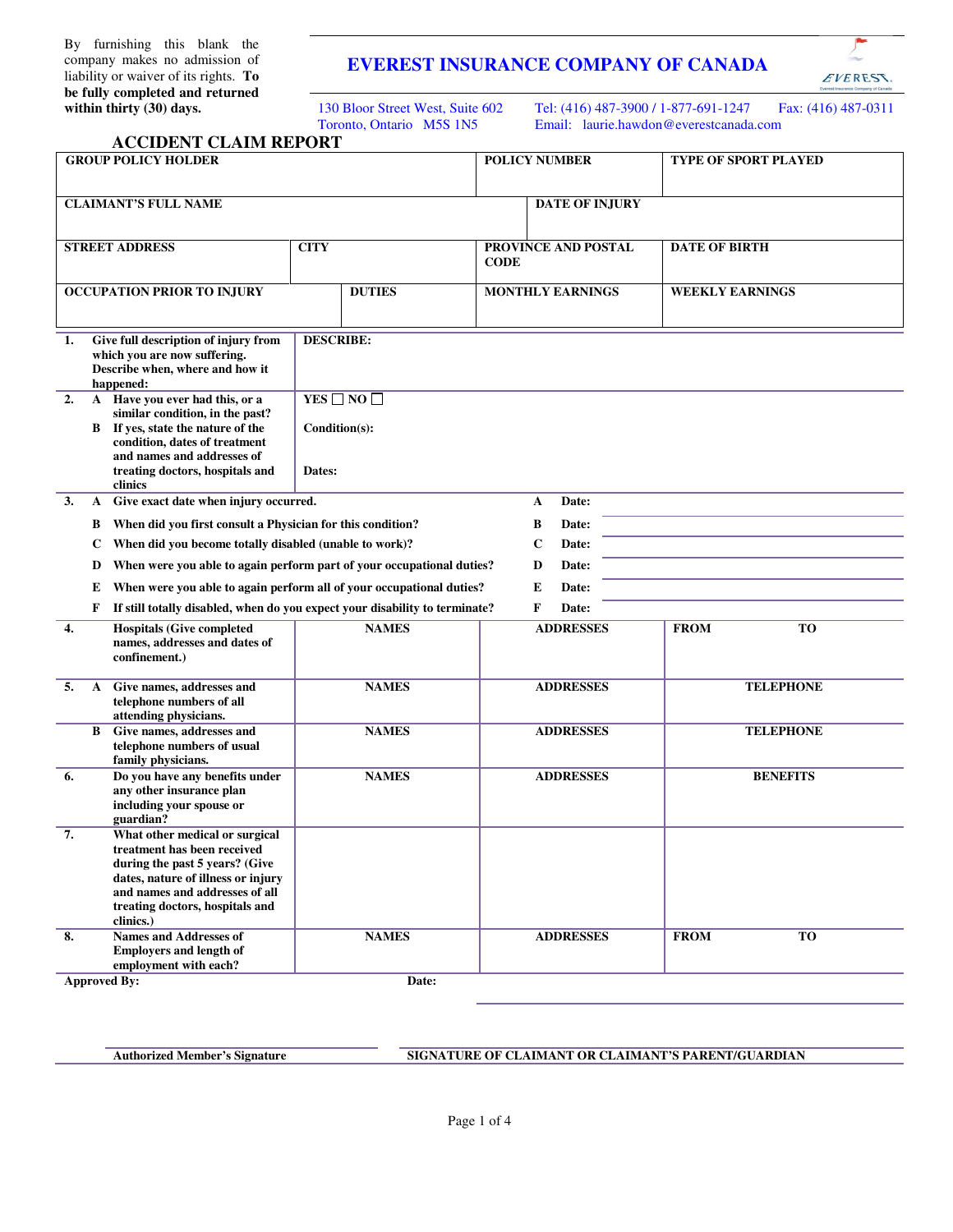

130 Bloor Street West, Suite 602 Toronto, Ontario M5S 1N5

Tel: (416) 487-3900 / 1-877-691-1247 Fax: (416) 487-0311 Email: laurie.hawdon@everestcanada.com

#### **CERTIFICATION OF TEAM MANAGER/ ASSOCIATION OR CLUB EXECUTIVE**

| Name of Team/League/Association                                                                                                                                                                         |                                                                   |
|---------------------------------------------------------------------------------------------------------------------------------------------------------------------------------------------------------|-------------------------------------------------------------------|
| Was the Player a member at the time of accident?<br>Did the Injury occur during a sanctioned game or practice?<br>Is the player a member of the National Team?<br>Is the player an official or referee? | Yes<br>$ $ No<br>Yes<br>$ $ No<br>Yes<br> No<br>Yes<br>$\vert$ No |
| Name                                                                                                                                                                                                    | Position                                                          |
| Signature                                                                                                                                                                                               | <b>Phone Number</b>                                               |
| Date                                                                                                                                                                                                    |                                                                   |
| Please attach the incident report.                                                                                                                                                                      |                                                                   |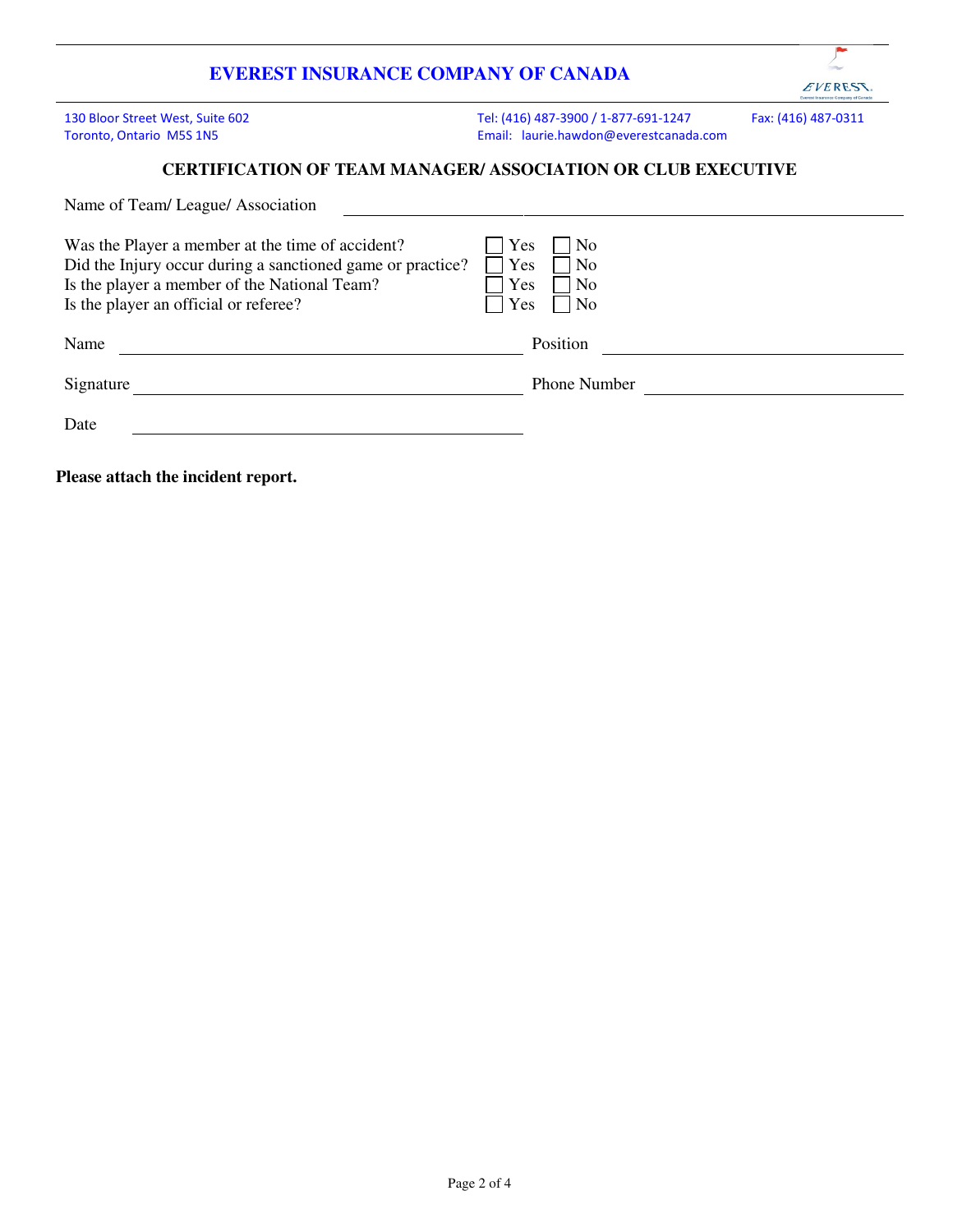130 Bloor Street West, Suite 602 Toronto, Ontario M5S 1N5

Tel: (416) 487-3900 / 1-877-691-1247 Fax: (416) 487-0311 Email: laurie.hawdon@everestcanada.com

EVERESS.

#### **CLAIMANT AUTHORIZATION**

| I,                                                                                                                                               | . authorize                         |                          |                                                                                        |                 | to release information                                                                             |  |  |
|--------------------------------------------------------------------------------------------------------------------------------------------------|-------------------------------------|--------------------------|----------------------------------------------------------------------------------------|-----------------|----------------------------------------------------------------------------------------------------|--|--|
|                                                                                                                                                  | $(\overline{\text{claimant name}})$ |                          |                                                                                        | (hospital name) |                                                                                                    |  |  |
| to Everest Insurance Company of Canada including:                                                                                                |                                     |                          |                                                                                        |                 |                                                                                                    |  |  |
| <b>Admission History</b><br>$\bullet$<br>Lab Reports<br>$\bullet$<br>X-Ray/CT/MRI Reports<br>$\bullet$<br><b>Outpatient Records</b><br>$\bullet$ |                                     | ٠<br>٠<br>٠<br>$\bullet$ | Ambulance Report<br>Diagnostic Tests<br>Discharge Summary<br><b>Practitioner Notes</b> |                 | <b>Emergency Report</b><br><b>Consultation Notes</b><br><b>Inpatient Records</b><br>Homecare Plans |  |  |
| <b>Claimant (Patient):</b>                                                                                                                       |                                     |                          |                                                                                        |                 |                                                                                                    |  |  |
| Date of Birth:                                                                                                                                   |                                     |                          |                                                                                        |                 |                                                                                                    |  |  |
| <b>Health Card Number:</b>                                                                                                                       |                                     |                          |                                                                                        |                 |                                                                                                    |  |  |
| <b>Admission Dates:</b>                                                                                                                          |                                     |                          |                                                                                        |                 |                                                                                                    |  |  |

**The claimant acknowledges that this information is to be used by the Insurer named herein for the purpose of determining injuries as a result of the incident on the date of loss shown herein and to assist in evaluation of any related claims.** 

**Any personal information collected will be protected in accordance with the** *Personal Information Protection and Electronic Documents Act*. **Everest Insurance Company of Canada's Privacy Policy is available at www.everestcanada.com** 

 **Print Name of Claimant/ Guardian** 

**Claimant/ Guardian Signature Witness Signature** 

**Date Date** 

**Relationship if Signed by other than Claimant** 

**This form is valid for one year from date of signature. This form permits the release of hospital records from a hospital to the insurer.**